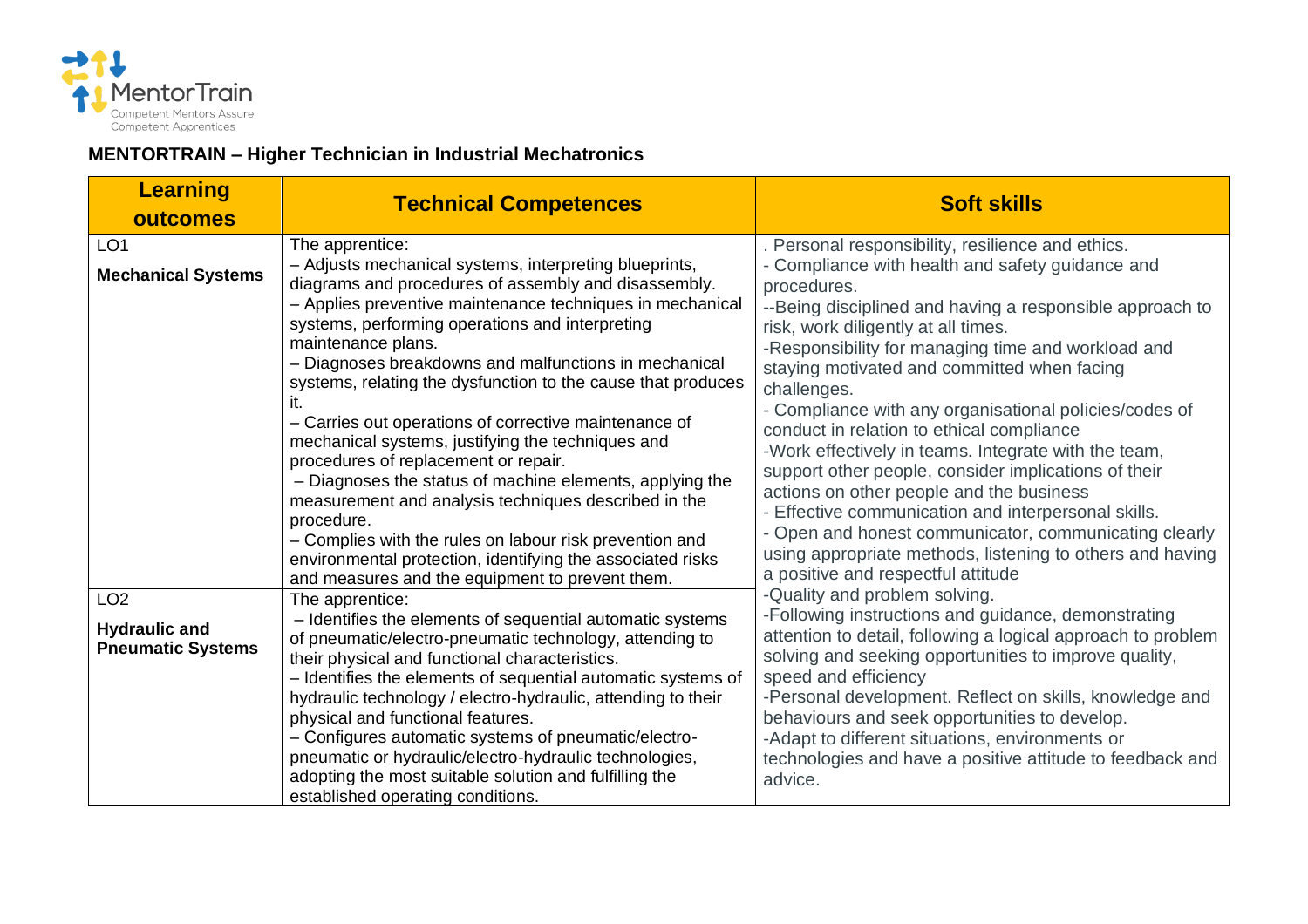

|                           | - Assembles pneumatic/electro-pneumatic and<br>hydraulic/electro-hydraulic automatisms, interpreting the              |
|---------------------------|-----------------------------------------------------------------------------------------------------------------------|
|                           | technical documentation and performing functional tests and                                                           |
|                           | adjustments.                                                                                                          |
|                           | - Makes adjustments and mechanical set and measures of                                                                |
|                           | the magnitudes in hydraulic and pneumatic machinery,                                                                  |
|                           | interpreting the general plans and schemes, and taking into                                                           |
|                           | account the adjustment data and established set.                                                                      |
|                           | - Diagnoses the state of elements of pneumatic and                                                                    |
|                           | hydraulic systems, applying measurement techniques and                                                                |
|                           | analysis.                                                                                                             |
|                           | - Diagnoses and corrects breakdowns in hydraulic and<br>pneumatic systems, defining and applying correction           |
|                           | procedures.                                                                                                           |
| LO <sub>3</sub>           | The apprentice:                                                                                                       |
|                           | - Identifies the elements of electronic-electrical nature in a                                                        |
| <b>Electrical and</b>     | machine, industrial equipment or automated line, describing                                                           |
| <b>Electronic Systems</b> | the function they perform and their relationship with the                                                             |
|                           | other elements.                                                                                                       |
|                           | - Configures electronic automatisms in a machine or                                                                   |
|                           | automated installation, adopting the most appropriate                                                                 |
|                           | solution and meeting the operating conditions established.                                                            |
|                           | - Assembles energy-supply systems and associated                                                                      |
|                           | electronic automatisms, interpreting diagrams and applying                                                            |
|                           | assembling techniques.                                                                                                |
|                           | - Diagnoses breakdowns and malfunctions in energy-supply<br>systems and associated electronic automation, identifying |
|                           | the causes that produce them and relating them to the                                                                 |
|                           | responsible elements.                                                                                                 |
|                           | - Maintains energy-supply systems and associated                                                                      |
|                           | electronic automation, replacing elements and verifying the                                                           |
|                           | operation of the installation.                                                                                        |
|                           | - Complies with the rules on labour risk prevention and                                                               |
|                           | environmental protection, identifying the associated risks,                                                           |
|                           | and the measures and the equipment to prevent them                                                                    |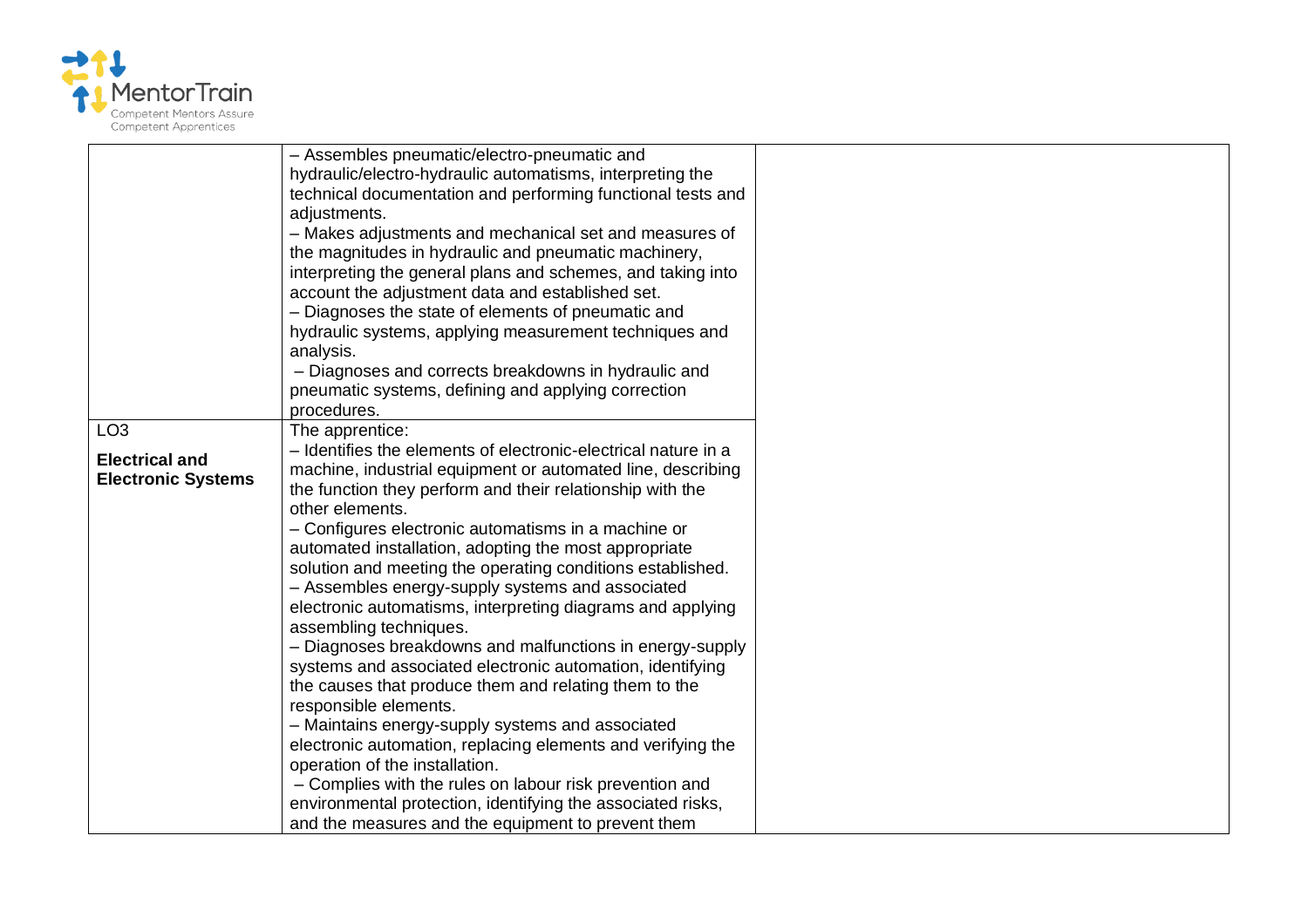

| LO <sub>4</sub>         | The apprentice:                                                                                                      |  |
|-------------------------|----------------------------------------------------------------------------------------------------------------------|--|
| <b>Machine Elements</b> | - Determines the function of the parts and the elements of a                                                         |  |
|                         | mechanical system and their relationship with other                                                                  |  |
|                         | components, analyzing the technical documentation.                                                                   |  |
|                         | - Obtains the data of machine materials and elements,                                                                |  |
|                         | relating their features to their functional, technical and                                                           |  |
|                         | economic requirements.                                                                                               |  |
|                         | - Selects commercial components of mechatronic elements,                                                             |  |
|                         | evaluating their operating conditions.                                                                               |  |
|                         | - Calculates the magnitudes of the kinematic and dynamic                                                             |  |
|                         | operation of kinematic chains, basing on a given                                                                     |  |
|                         | configuration.                                                                                                       |  |
| LO <sub>5</sub>         | The apprentice:                                                                                                      |  |
| <b>Manufacturing</b>    | - Recognizes the benefits of machinery, equipment and<br>facilities used for mechanic manufacturing, analyzing their |  |
| <b>Processes</b>        | performance and relating them to the product that will be                                                            |  |
|                         | manufactured.                                                                                                        |  |
|                         | - Determines manufacturing processes, analyzing and                                                                  |  |
|                         | justifying the sequence and the variables of the process.                                                            |  |
|                         | - Selects the material to be mechanized, linking the                                                                 |  |
|                         | technical and commercial characteristics with the product                                                            |  |
|                         | specifications to be obtained.                                                                                       |  |
|                         | - Controls dimensions, geometries and surfaces of product,                                                           |  |
|                         | comparing the measures with the product specifications.                                                              |  |
|                         | - Carries out manual machining operations, relating the                                                              |  |
|                         | procedures to the product to be obtained and applying                                                                |  |
|                         | operational techniques.                                                                                              |  |
|                         | - Operates swarf removal tools, relating their performance                                                           |  |
|                         | to the process conditions and the characteristics of the final                                                       |  |
|                         | product.                                                                                                             |  |
|                         | - Operates with oxyfuel welding equipment, electrode and                                                             |  |
|                         | resistance as well as with manual oxyfuel welding projection                                                         |  |
|                         | and welding in a protective atmosphere, relating their                                                               |  |
|                         | performance to the process conditions and the                                                                        |  |
|                         | characteristics of the final product.                                                                                |  |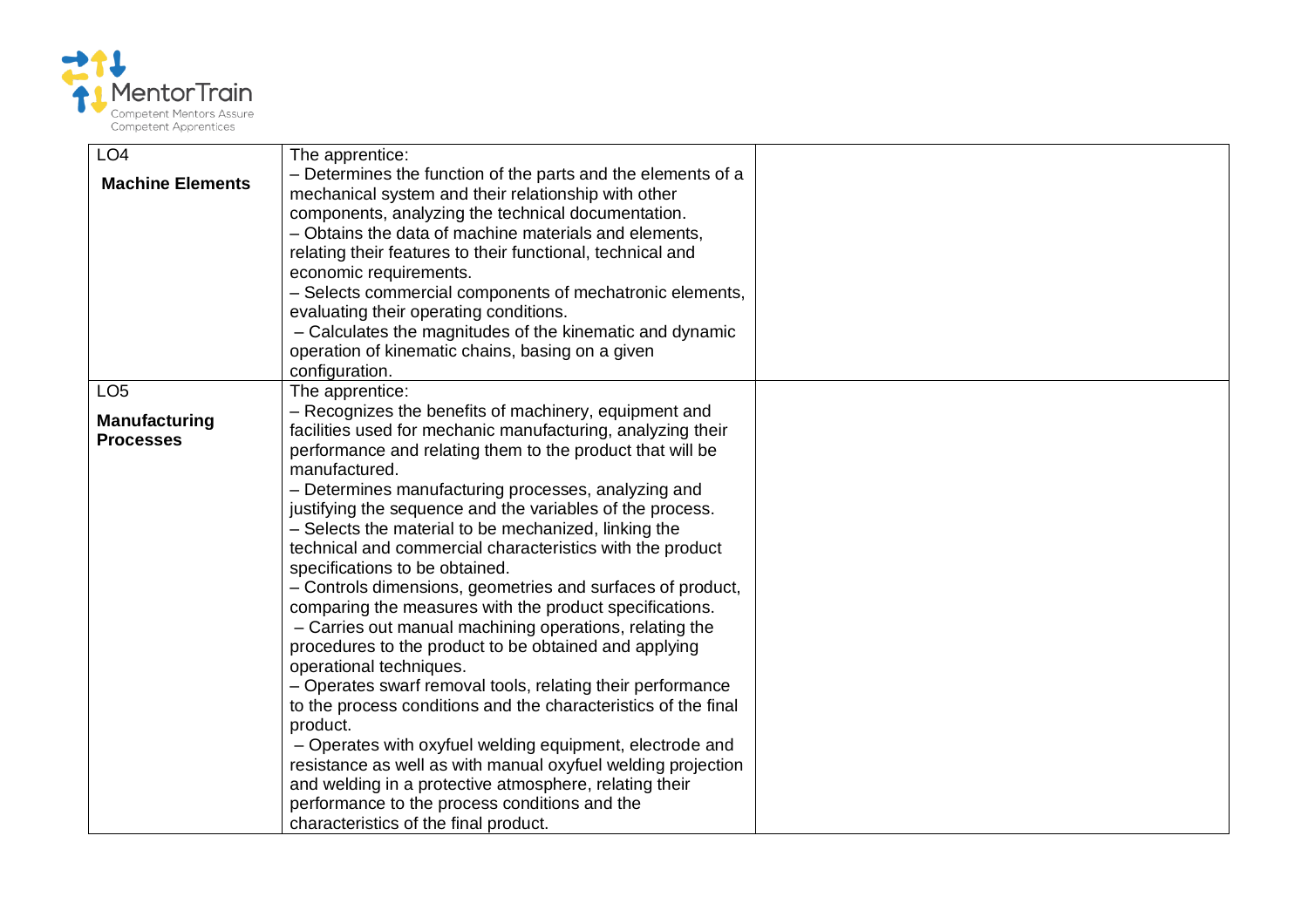

|                                                                                                                                                                                                   | - Complies with the rules on labour risk prevention and                                                                                                                                                                                                                                                                                                                                                                                                                                                                                                                                                                                                                                                                                                                                                                                                                                                                                                                                                                                                                                                                                                                     |  |
|---------------------------------------------------------------------------------------------------------------------------------------------------------------------------------------------------|-----------------------------------------------------------------------------------------------------------------------------------------------------------------------------------------------------------------------------------------------------------------------------------------------------------------------------------------------------------------------------------------------------------------------------------------------------------------------------------------------------------------------------------------------------------------------------------------------------------------------------------------------------------------------------------------------------------------------------------------------------------------------------------------------------------------------------------------------------------------------------------------------------------------------------------------------------------------------------------------------------------------------------------------------------------------------------------------------------------------------------------------------------------------------------|--|
|                                                                                                                                                                                                   | environmental protection, identifying the associated risks,                                                                                                                                                                                                                                                                                                                                                                                                                                                                                                                                                                                                                                                                                                                                                                                                                                                                                                                                                                                                                                                                                                                 |  |
|                                                                                                                                                                                                   | and the measures and equipment to prevent them.                                                                                                                                                                                                                                                                                                                                                                                                                                                                                                                                                                                                                                                                                                                                                                                                                                                                                                                                                                                                                                                                                                                             |  |
| LO <sub>6</sub>                                                                                                                                                                                   | The apprentice:                                                                                                                                                                                                                                                                                                                                                                                                                                                                                                                                                                                                                                                                                                                                                                                                                                                                                                                                                                                                                                                                                                                                                             |  |
| <b>Graphical</b>                                                                                                                                                                                  | -Draws mechanical products, applying rules of graphic                                                                                                                                                                                                                                                                                                                                                                                                                                                                                                                                                                                                                                                                                                                                                                                                                                                                                                                                                                                                                                                                                                                       |  |
| Representation<br>of                                                                                                                                                                              | representation.                                                                                                                                                                                                                                                                                                                                                                                                                                                                                                                                                                                                                                                                                                                                                                                                                                                                                                                                                                                                                                                                                                                                                             |  |
| <b>Mechatronic Systems</b>                                                                                                                                                                        | - Establishes the characteristics of mechanical products,                                                                                                                                                                                                                                                                                                                                                                                                                                                                                                                                                                                                                                                                                                                                                                                                                                                                                                                                                                                                                                                                                                                   |  |
|                                                                                                                                                                                                   | interpreting technical specifications according to applicable                                                                                                                                                                                                                                                                                                                                                                                                                                                                                                                                                                                                                                                                                                                                                                                                                                                                                                                                                                                                                                                                                                               |  |
|                                                                                                                                                                                                   | regulations.                                                                                                                                                                                                                                                                                                                                                                                                                                                                                                                                                                                                                                                                                                                                                                                                                                                                                                                                                                                                                                                                                                                                                                |  |
|                                                                                                                                                                                                   | - Represents hydraulic, electric and pneumatic automation                                                                                                                                                                                                                                                                                                                                                                                                                                                                                                                                                                                                                                                                                                                                                                                                                                                                                                                                                                                                                                                                                                                   |  |
|                                                                                                                                                                                                   | systems, applying rules of representation and specifying the                                                                                                                                                                                                                                                                                                                                                                                                                                                                                                                                                                                                                                                                                                                                                                                                                                                                                                                                                                                                                                                                                                                |  |
|                                                                                                                                                                                                   |                                                                                                                                                                                                                                                                                                                                                                                                                                                                                                                                                                                                                                                                                                                                                                                                                                                                                                                                                                                                                                                                                                                                                                             |  |
|                                                                                                                                                                                                   |                                                                                                                                                                                                                                                                                                                                                                                                                                                                                                                                                                                                                                                                                                                                                                                                                                                                                                                                                                                                                                                                                                                                                                             |  |
|                                                                                                                                                                                                   |                                                                                                                                                                                                                                                                                                                                                                                                                                                                                                                                                                                                                                                                                                                                                                                                                                                                                                                                                                                                                                                                                                                                                                             |  |
|                                                                                                                                                                                                   |                                                                                                                                                                                                                                                                                                                                                                                                                                                                                                                                                                                                                                                                                                                                                                                                                                                                                                                                                                                                                                                                                                                                                                             |  |
|                                                                                                                                                                                                   |                                                                                                                                                                                                                                                                                                                                                                                                                                                                                                                                                                                                                                                                                                                                                                                                                                                                                                                                                                                                                                                                                                                                                                             |  |
|                                                                                                                                                                                                   |                                                                                                                                                                                                                                                                                                                                                                                                                                                                                                                                                                                                                                                                                                                                                                                                                                                                                                                                                                                                                                                                                                                                                                             |  |
|                                                                                                                                                                                                   |                                                                                                                                                                                                                                                                                                                                                                                                                                                                                                                                                                                                                                                                                                                                                                                                                                                                                                                                                                                                                                                                                                                                                                             |  |
|                                                                                                                                                                                                   |                                                                                                                                                                                                                                                                                                                                                                                                                                                                                                                                                                                                                                                                                                                                                                                                                                                                                                                                                                                                                                                                                                                                                                             |  |
|                                                                                                                                                                                                   |                                                                                                                                                                                                                                                                                                                                                                                                                                                                                                                                                                                                                                                                                                                                                                                                                                                                                                                                                                                                                                                                                                                                                                             |  |
|                                                                                                                                                                                                   |                                                                                                                                                                                                                                                                                                                                                                                                                                                                                                                                                                                                                                                                                                                                                                                                                                                                                                                                                                                                                                                                                                                                                                             |  |
|                                                                                                                                                                                                   |                                                                                                                                                                                                                                                                                                                                                                                                                                                                                                                                                                                                                                                                                                                                                                                                                                                                                                                                                                                                                                                                                                                                                                             |  |
|                                                                                                                                                                                                   |                                                                                                                                                                                                                                                                                                                                                                                                                                                                                                                                                                                                                                                                                                                                                                                                                                                                                                                                                                                                                                                                                                                                                                             |  |
|                                                                                                                                                                                                   |                                                                                                                                                                                                                                                                                                                                                                                                                                                                                                                                                                                                                                                                                                                                                                                                                                                                                                                                                                                                                                                                                                                                                                             |  |
|                                                                                                                                                                                                   |                                                                                                                                                                                                                                                                                                                                                                                                                                                                                                                                                                                                                                                                                                                                                                                                                                                                                                                                                                                                                                                                                                                                                                             |  |
|                                                                                                                                                                                                   |                                                                                                                                                                                                                                                                                                                                                                                                                                                                                                                                                                                                                                                                                                                                                                                                                                                                                                                                                                                                                                                                                                                                                                             |  |
|                                                                                                                                                                                                   |                                                                                                                                                                                                                                                                                                                                                                                                                                                                                                                                                                                                                                                                                                                                                                                                                                                                                                                                                                                                                                                                                                                                                                             |  |
|                                                                                                                                                                                                   |                                                                                                                                                                                                                                                                                                                                                                                                                                                                                                                                                                                                                                                                                                                                                                                                                                                                                                                                                                                                                                                                                                                                                                             |  |
|                                                                                                                                                                                                   |                                                                                                                                                                                                                                                                                                                                                                                                                                                                                                                                                                                                                                                                                                                                                                                                                                                                                                                                                                                                                                                                                                                                                                             |  |
|                                                                                                                                                                                                   |                                                                                                                                                                                                                                                                                                                                                                                                                                                                                                                                                                                                                                                                                                                                                                                                                                                                                                                                                                                                                                                                                                                                                                             |  |
|                                                                                                                                                                                                   |                                                                                                                                                                                                                                                                                                                                                                                                                                                                                                                                                                                                                                                                                                                                                                                                                                                                                                                                                                                                                                                                                                                                                                             |  |
|                                                                                                                                                                                                   |                                                                                                                                                                                                                                                                                                                                                                                                                                                                                                                                                                                                                                                                                                                                                                                                                                                                                                                                                                                                                                                                                                                                                                             |  |
|                                                                                                                                                                                                   |                                                                                                                                                                                                                                                                                                                                                                                                                                                                                                                                                                                                                                                                                                                                                                                                                                                                                                                                                                                                                                                                                                                                                                             |  |
|                                                                                                                                                                                                   |                                                                                                                                                                                                                                                                                                                                                                                                                                                                                                                                                                                                                                                                                                                                                                                                                                                                                                                                                                                                                                                                                                                                                                             |  |
| LO <sub>7</sub><br>Configuration<br>of<br><b>Mechatronic Systems</b><br>LO <sub>8</sub><br><b>Processes</b><br>and $\parallel$<br><b>Management</b><br>of<br><b>Maintenance</b><br>and<br>Quality | basic information of equipment and elements.<br>- Develops graphic documentation, using computer-aided<br>drawing applications.<br>The apprentice:<br>-Determines the features of mechatronic systems or<br>modifications to be carried out, analyzing the needs and the<br>design conditions.<br>- Configures the system or its modification, selecting<br>equipment and element and justifying the choice.<br>- Develops assembly and detail drawings, responding to the<br>presented changes and selecting the most suitable systems<br>and formats.<br>- Sets budgets of systems or modifications, using computer<br>applications and databases prices.<br>- Develops the technical documentation of the configuration<br>of a mechatronic system or its modifications, completing all<br>its sections.<br>The apprentice:<br>- Establishes the process phases of assemblage and<br>maintenance of a machinery installation and industrial<br>equipment, analyzing the technical documentation, the plan<br>of quality and safety and the instruction manuals.<br>- Develops plans of assembly and maintenance of<br>installations, applying programming techniques and |  |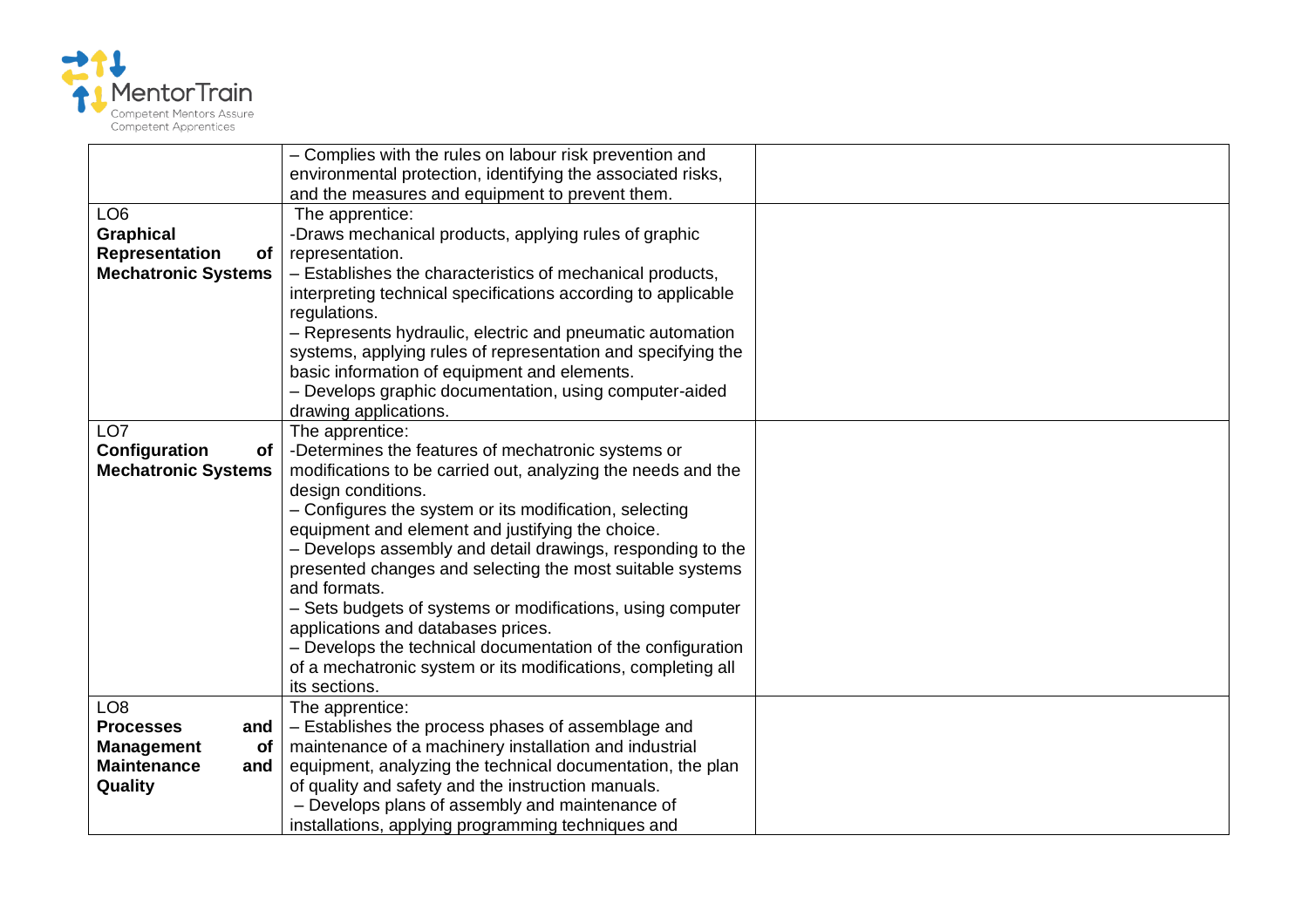

|                   | establishing procedures for execution monitoring and          |  |
|-------------------|---------------------------------------------------------------|--|
|                   | control.                                                      |  |
|                   | - Prepares the catalogue of spare parts and the program of    |  |
|                   | management and provisioning, establishing storage             |  |
|                   | conditions of the components, tools, materials and            |  |
|                   | equipment.                                                    |  |
|                   | - Prepares budgets of assembly and maintenance of             |  |
|                   | facilities, assessing construction units and applying prices. |  |
|                   | - Determines actions for the implementation and               |  |
|                   | maintenance of systems for quality assurance, for the         |  |
|                   | continuous improvement of productivity in the maintenance     |  |
|                   | and installation of facilities, performing basic concepts and |  |
|                   | requirements.                                                 |  |
|                   | - Applies plans for the establishment and maintenance of      |  |
|                   | excellence business models, interpreting the regulation on    |  |
|                   | which it is based and the qualifications required.            |  |
|                   | - Prepares quality records, considering their features and    |  |
|                   | importance for the control and improvement of the process     |  |
|                   | and the product.                                              |  |
| LO <sub>9</sub>   | The apprentice:                                               |  |
| Integration<br>of | -Identifies the elements of the regulation loop of industrial |  |
| <b>Systems</b>    | systems, relating their role to the elements making up        |  |
|                   | automation processes.                                         |  |
|                   | - Integrates PLC in the assemblage of mechatronic systems     |  |
|                   | of discrete and continuous processes, connecting and          |  |
|                   | programming it as well as testing and maintaining its         |  |
|                   | operation. - Integrates handlers and/or robots in             |  |
|                   | mechatronic systems of discrete and continuous processes      |  |
|                   | controlled by PLC, optimizing the system and verifying its    |  |
|                   | operation.                                                    |  |
|                   | - Integrates industrial communications and monitoring         |  |
|                   | systems in the global assembly of mechatronic systems of      |  |
|                   | discrete and continuous processes controlled by PLC,          |  |
|                   | verifying its operation.                                      |  |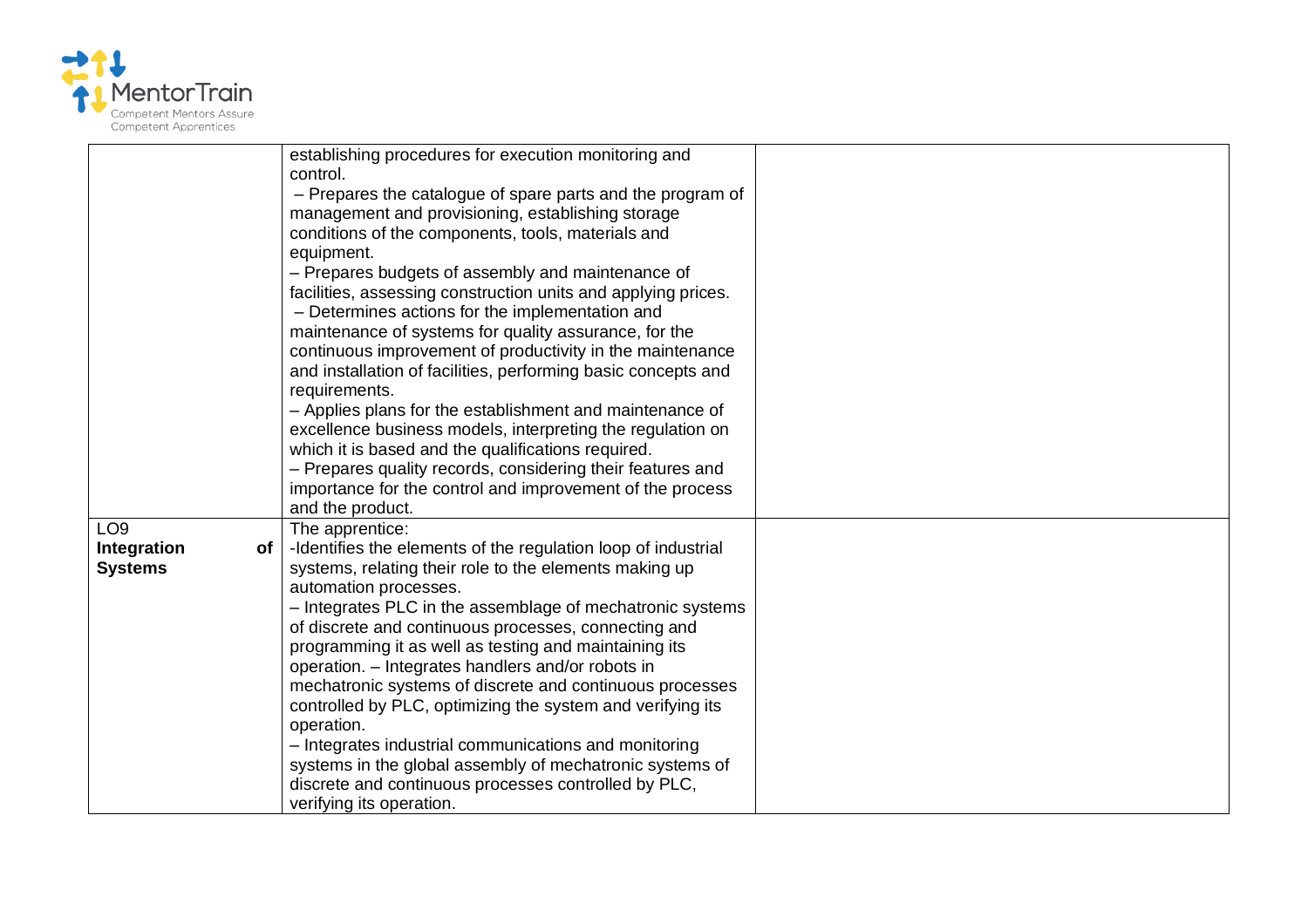

|                            | - Starts-up mechatronic systems of discrete and continuous<br>production, integrating technologies, optimizing cycles and<br>complying with the operating conditions.<br>- Diagnoses breakdowns in discrete and continuous<br>simulated mechatronic systems, identifying the nature of the<br>breakdown, making the necessary corrective interventions |  |
|----------------------------|--------------------------------------------------------------------------------------------------------------------------------------------------------------------------------------------------------------------------------------------------------------------------------------------------------------------------------------------------------|--|
|                            | to eliminate the dysfunction and restore function.                                                                                                                                                                                                                                                                                                     |  |
| LO10                       | The apprentice:                                                                                                                                                                                                                                                                                                                                        |  |
| <b>Simulation</b><br>0t    | -Designs prototypes and mechanisms of mechatronic                                                                                                                                                                                                                                                                                                      |  |
| <b>Mechatronic Systems</b> | systems, using specific programs for three-dimensional                                                                                                                                                                                                                                                                                                 |  |
|                            | simulation.                                                                                                                                                                                                                                                                                                                                            |  |
|                            | - Simulates a robotic cell operation, designing it and                                                                                                                                                                                                                                                                                                 |  |
|                            | carrying out control operations.                                                                                                                                                                                                                                                                                                                       |  |
|                            | - Simulates robotic cells and mechatronic prototypes,                                                                                                                                                                                                                                                                                                  |  |
|                            | validating the design by using simulation software.                                                                                                                                                                                                                                                                                                    |  |
|                            | - Integrates data acquisition systems in simulation                                                                                                                                                                                                                                                                                                    |  |
|                            | environments, monitoring the status of the system and                                                                                                                                                                                                                                                                                                  |  |
|                            | verifying its performance.                                                                                                                                                                                                                                                                                                                             |  |
|                            | - Simulates complex mechatronic processes, integrating                                                                                                                                                                                                                                                                                                 |  |
|                            | subsystems and analyzing their performance.                                                                                                                                                                                                                                                                                                            |  |